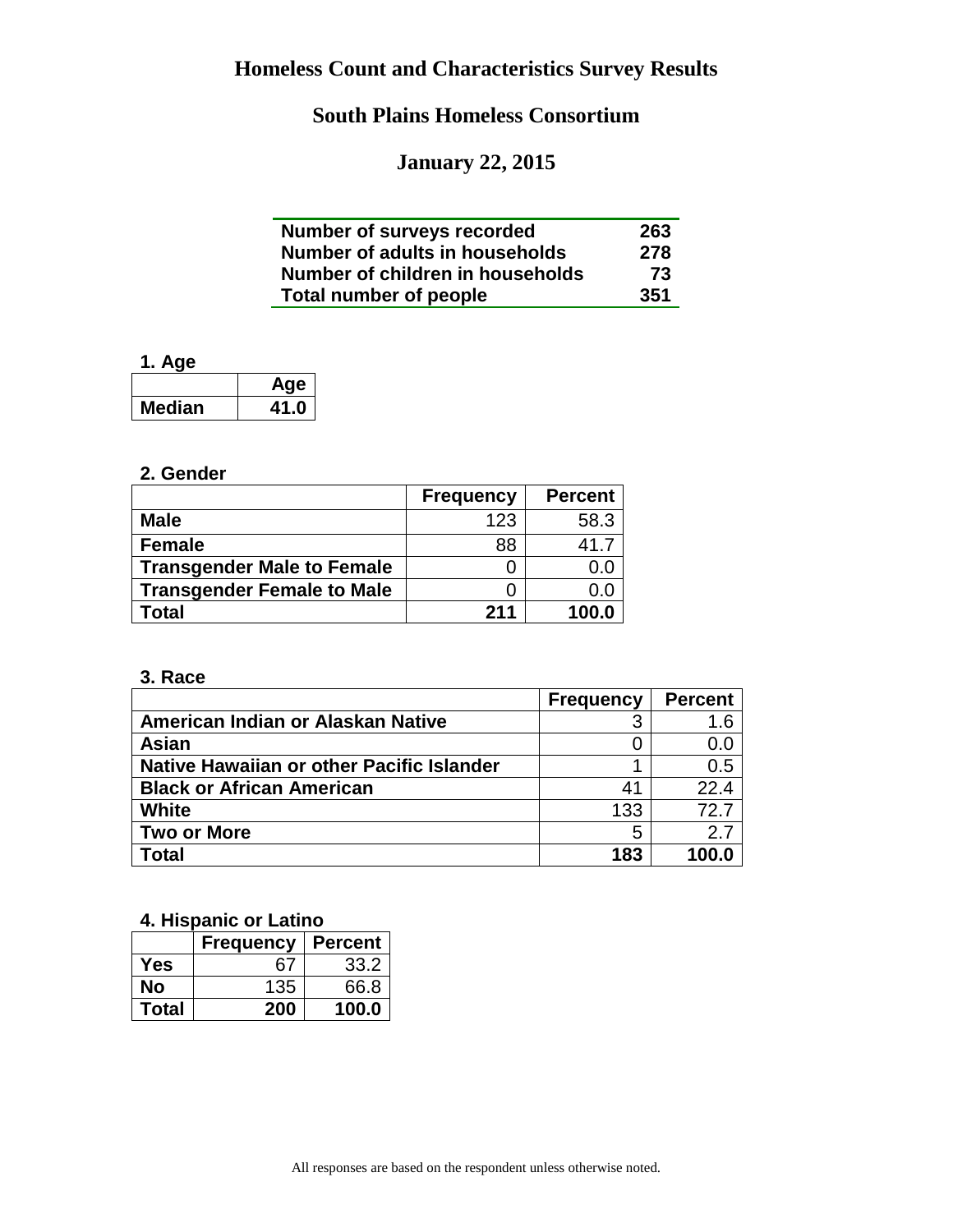### **January 22, 2015**

#### **5. Physical/Mental Disability of Respondent (self-reported)**

|                                       | <b>Frequency</b> | <b>Percent</b> |
|---------------------------------------|------------------|----------------|
| <b>Substance Abuse Disorder</b>       | 46               | 16.6           |
| <b>Chronic Physical Illness</b>       | 39               | 14.1           |
| <b>Traumatic Brain Injury</b>         |                  | 2.5            |
| <b>HIV/AIDS</b>                       | 1                | 0.4            |
| <b>Serious Mental Illness</b>         | 54               | 19.5           |
| <b>Post-Traumatic Stress Disorder</b> | 30               | 10.8           |
| <b>Developmental Disability</b>       | 15               | 5.4            |
| <b>None of the Above</b>              | 85               | 30.7           |
| <b>Total</b>                          | 277              | 100.0          |

\*204 Confirmed Cases

#### **6. Nighttime Residence of Households on 1/22/15**

|                                         | <b>Frequency</b> | <b>Percent</b> |
|-----------------------------------------|------------------|----------------|
| <b>Emergency Shelter</b>                | 68               | 32.4           |
| <b>Transitional Shelter</b>             | 34               | 16.2           |
| <b>Permanent Supportive Housing</b>     | 2                | 1.0            |
| <b>Place Not Meant For Habitation</b>   | 63               | 30.0           |
| <b>Sharing Housing Of Others</b>        | 19               | 9.0            |
| <b>VA Domiciliary</b>                   | 0                | 0.0            |
| <b>Mental Health Facility</b>           |                  | 3.3            |
| <b>Substance Abuse Treatment Center</b> | 0                | 0.0            |
| <b>Hospital</b>                         | O                | 0.0            |
| <b>Corrections Facility/Jail</b>        | 0                | 0.0            |
| Hotel/Motel (with voucher)              | $\overline{2}$   | 1.0            |
| Hotel/Motel (with own funds)            | 4                | 1.9            |
| <b>Subsidized Housing</b>               | 0                | 0.0            |
| In Own Home                             | 6                | 2.9            |
| <b>Own Place With Imminent Eviction</b> | 0                | 0.0            |
| <b>Substandard Housing</b>              | 4                | 1.9            |
| <b>Foster Care Or Group Home</b>        | 1                | 0.5            |
| Total                                   | 210              | 100.0          |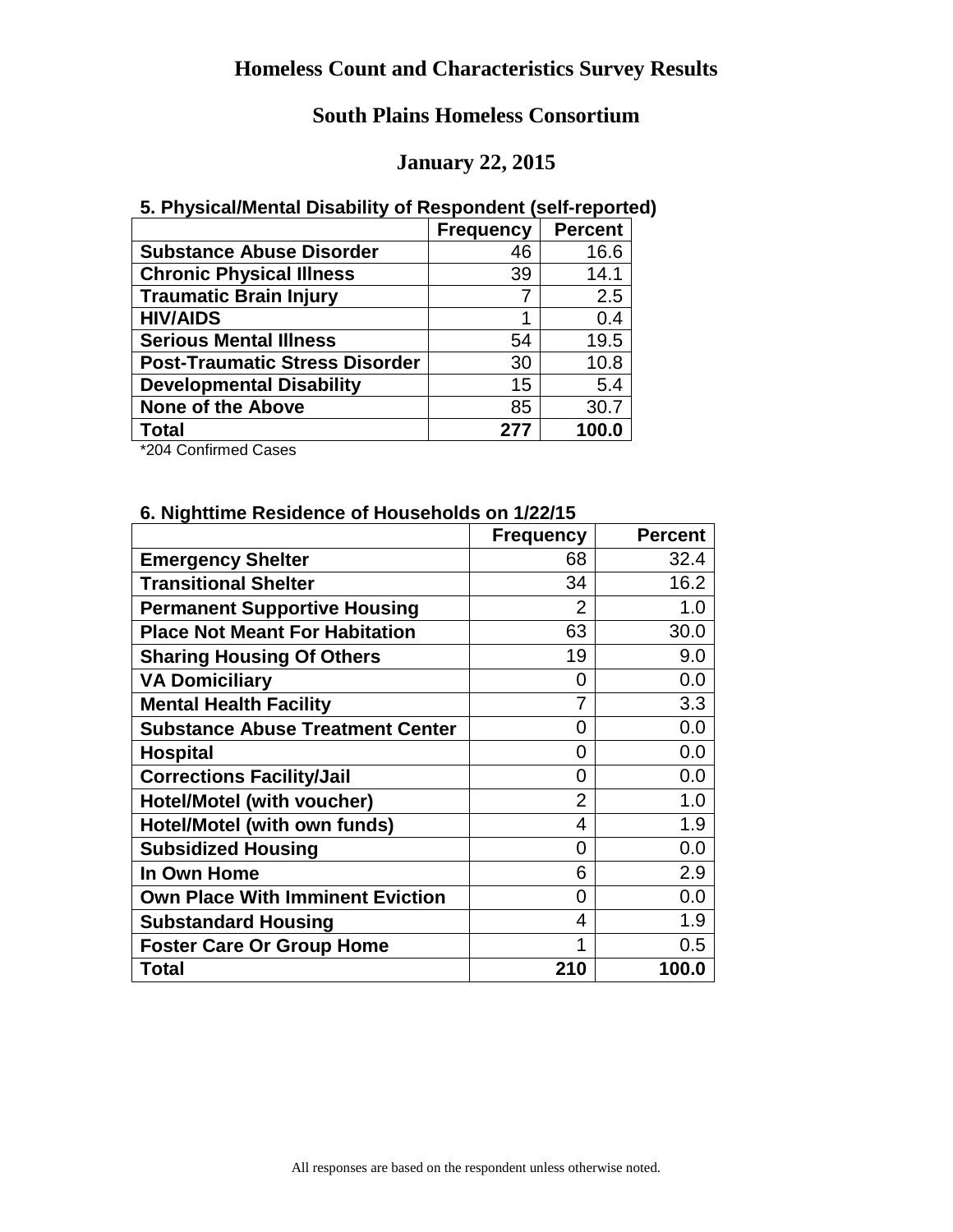## **South Plains Homeless Consortium**

### **January 22, 2015**

#### **7. Family/Household Makeup**

|                                        | <b>Frequency</b> | <b>Percent</b> |
|----------------------------------------|------------------|----------------|
| <b>Single Individual</b>               | 155              | 73.1           |
| <b>Single Unaccompanied Minor</b>      |                  | 0.5            |
| Two Parent Family With Children        | 5                | 2.4            |
| <b>Couple Without Children</b>         | 18               | 8.5            |
| <b>One Parent Family With Children</b> | 31               | 14.6           |
| <b>Household With Only Children</b>    |                  | 0.0            |
| <b>Other Type Of Family</b>            | 2                | 0.9            |
| Total                                  | 212              | 100.0          |

#### **8. Age of Children**

**Median 7.0**

### **9. Gender of Children**

|                                   | <b>Frequency</b> | <b>Percent</b> |
|-----------------------------------|------------------|----------------|
| <b>Male</b>                       | 54               | 40.9           |
| <b>Female</b>                     | 76               | 57.6           |
| <b>Transgender Male to Female</b> |                  | 1.5            |
| <b>Transgender Female to Male</b> |                  | 0.0            |
| Total                             | 132              | 100.0          |

### **10. Resources Needed By Children**

|                    | <b>Frequency</b> | <b>Percent</b> |
|--------------------|------------------|----------------|
| <b>Health Care</b> | 6                | 16.2           |
| <b>Child Care</b>  | 13               | 35.1           |
| <b>TANF</b>        | 3                | 8.1            |
| <b>WIC</b>         | 5                | 13.5           |
| <b>SNAP</b>        | 10               | 27.0           |
| <b>Total</b>       | 37               | 100.0          |

\*21 Confirmed Cases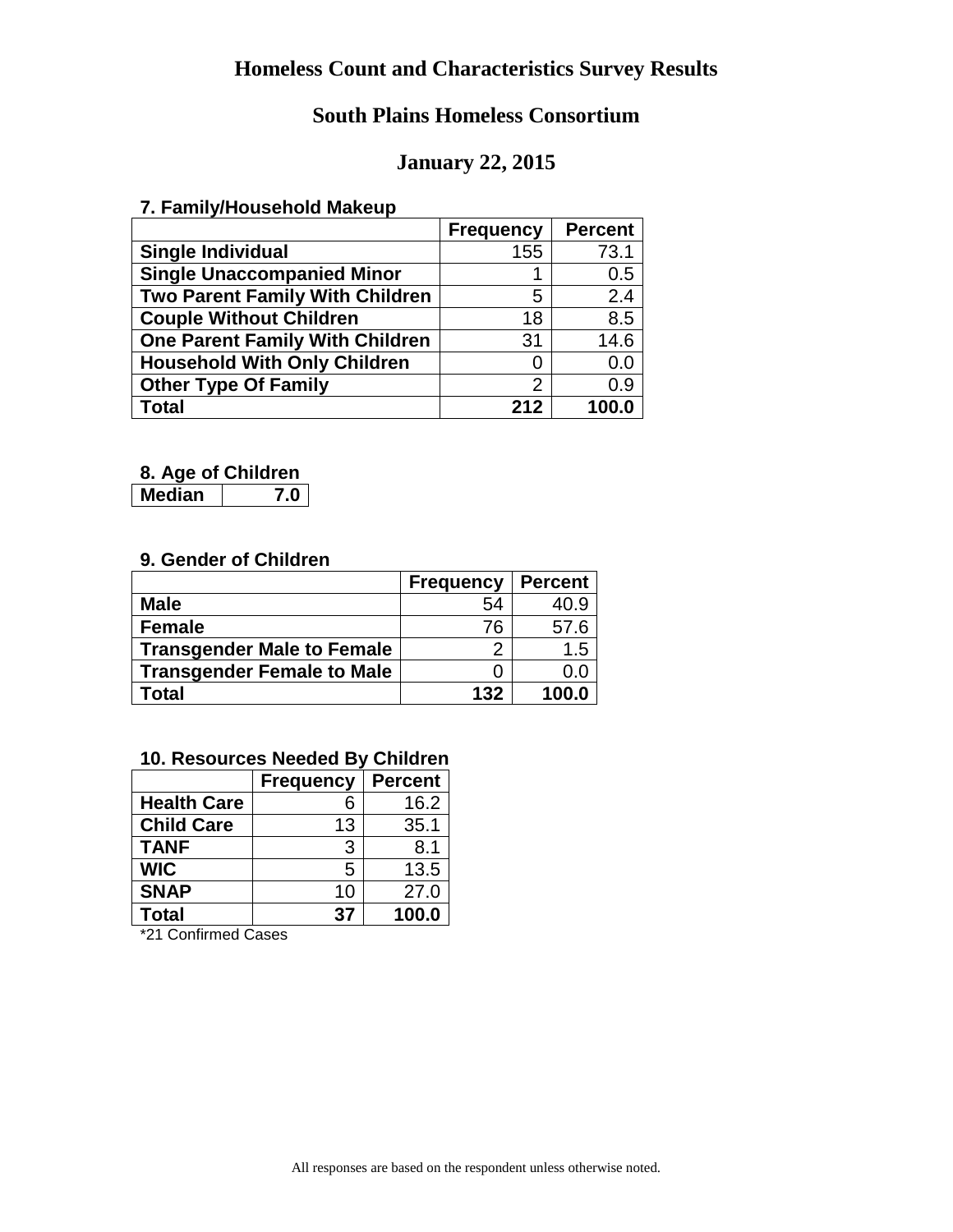## **South Plains Homeless Consortium**

### **January 22, 2015**

#### **11. US Armed Forces Service**

|              | <b>Frequency</b> | <b>Percent</b> |
|--------------|------------------|----------------|
| Yes          | 28               | 14.5           |
| No           | 165              | 85.5           |
| <b>Total</b> | 193              | 100.0          |

#### **12. Activated Into Active Duty As A Member of the National Guard or as a Reservist**

|              | <b>Frequency</b> | <b>Percent</b> |
|--------------|------------------|----------------|
| Yes          |                  | 0.0            |
| No           | 50               | 100.0          |
| <b>Total</b> | 50               | 100.0          |

#### **13. Length of Service**

|        | <b>Years</b> |
|--------|--------------|
| Median |              |

### **14. Tour of Duty**

|                        | <b>Frequency</b> | <b>Percent</b> |
|------------------------|------------------|----------------|
| <b>Korea</b>           |                  | 6.3            |
| <b>Vietnam</b>         | 2                | 12.5           |
| <b>Kuwait</b>          | 2                | 12.5           |
| <b>Iraq</b>            | 2                | 12.5           |
| Afghanistan            | 2                | 12.5           |
| <b>Other</b>           |                  | 43.8           |
| <b>Total Responses</b> | 16               | 100.0          |

\*13 Confirmed cases

### **15. Health Care or Other Benefits from VA medical Center**

|              | <b>Frequency</b> | <b>Percent</b> |
|--------------|------------------|----------------|
| Yes          |                  | 31.8           |
| Nο           | 15               | 68.2           |
| <b>Total</b> | 22               | 100.0          |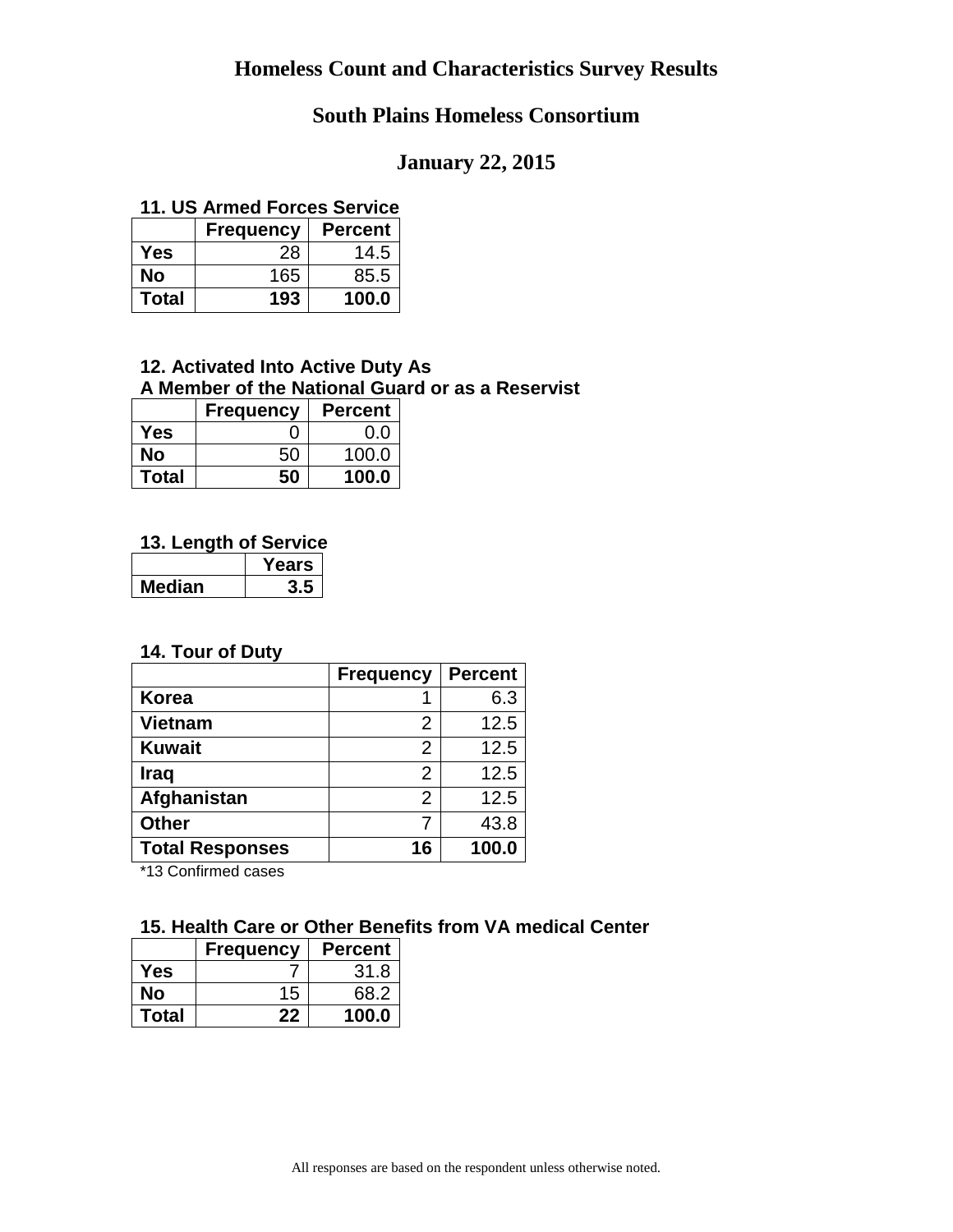## **January 22, 2015**

#### **16. Currently Homeless (self-reported by the respondent)?**

|              | <b>Frequency</b> | <b>Percent</b> |
|--------------|------------------|----------------|
| Yes          | 177              | 86.8           |
| Nο           | ンフ               | 13.2           |
| <b>Total</b> | 204              | 100.0          |

#### **17. Respondent's Situation**

|                                          | <b>Frequency</b> | <b>Percent</b> |
|------------------------------------------|------------------|----------------|
| 1st time homeless in the past 3 years    | 80               | 44.7           |
| 2-3 episodes in the past 3 years         | 39               | 21.8           |
| At least 4 episodes in the past 3 years  | 13               | 7.3            |
| Continuously homeless for a year or more | 47               | 26.3           |
| <b>Total</b>                             | 179              | 100.0          |

#### **18. Length of Current Episode of Homelessness**

| <b>Median</b> | 6.5 months $ $    |
|---------------|-------------------|
| Range         | 1 day $-32$ years |

### **19. Location Where Respondent Became Homeless This Time**

| Lubbock          | 140 |
|------------------|-----|
| <b>Levelland</b> | 5   |
| <b>Plainview</b> |     |
| <b>Post</b>      |     |
| <b>Texas</b>     | 15  |
| Out of state     | 15  |

#### **20. Homeless another time in past 12 months?**

|              | <b>Frequency</b> | <b>Percent</b> |
|--------------|------------------|----------------|
| Yes          | 44               | 26.2           |
| No           | 124              | 73.8           |
| <b>Total</b> | 168              | 100.0          |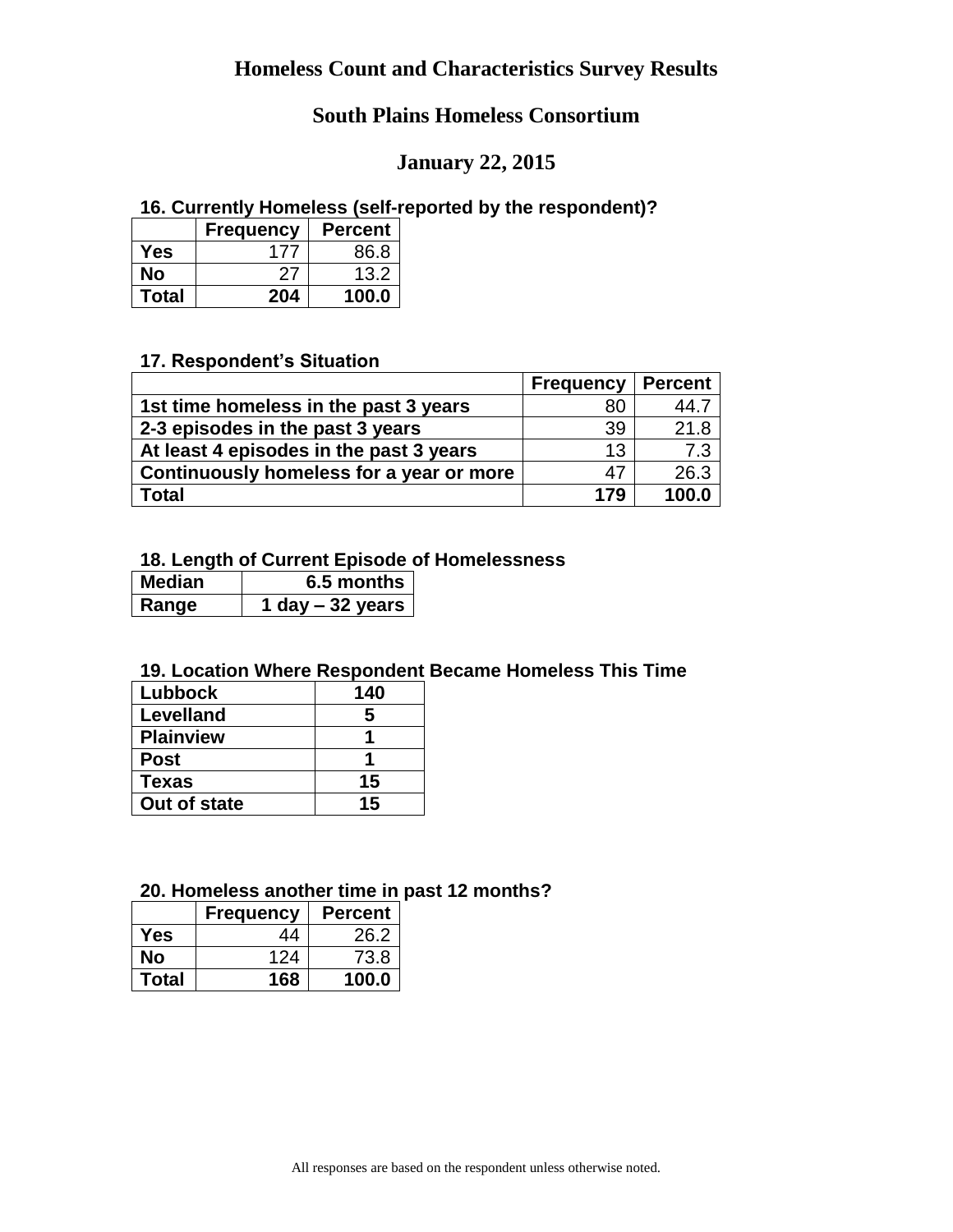### **January 22, 2015**

#### **21. Reasons for Homelessness**

|                                     | <b>Frequency</b> | <b>Percent</b> |
|-------------------------------------|------------------|----------------|
| Unable to pay rent/mortgage         | 71               | 17.0           |
| <b>Unemployment</b>                 | 79               | 18.9           |
| <b>Divorce/separation</b>           | 38               | 9.1            |
| <b>Domestic violence</b>            | 56               | 13.4           |
| <b>Incarceration</b>                | 36               | 8.6            |
| <b>Family/personal illness</b>      | 21               | 5.0            |
| <b>Physical/mental disabilities</b> | 22               | 5.3            |
| <b>Addiction</b>                    | 36               | 8.6            |
| <b>Evicted</b>                      | 20               | 4.8            |
| <b>Moved to seek work</b>           | 13               | 3.1            |
| <b>Sexual orientation</b>           | ◢                | 0.2            |
| Aged out of foster care             | 1                | 0.2            |
| <b>Other</b>                        | 23               | 5.5            |
| Total                               | 417              | 100.0          |

\*196 Confirmed Cases

#### **22. Education**

|                                       | <b>Frequency</b> | <b>Percent</b> |
|---------------------------------------|------------------|----------------|
| <b>Never attended</b>                 | 12               | 6.0            |
| $1st - 8th$ Grade                     |                  | 0.0            |
| Some high school                      | 38               | 19.1           |
| <b>High school diploma/GED</b>        | 95               | 47.7           |
| Some college                          | 39               | 19.6           |
| Technical school/job training program | 8                | 4.0            |
| <b>College graduate</b>               |                  | 3.5            |
| Master's degree or higher             |                  | 0.0            |
| Total                                 | 199              | 100.0          |

#### **23. Able to work**

|              | <b>Frequency</b> | <b>Percent</b> |
|--------------|------------------|----------------|
| Yes          | 148              | 73.6           |
| Nο           | 53               | 26.4           |
| <b>Total</b> | 201              | 100.0          |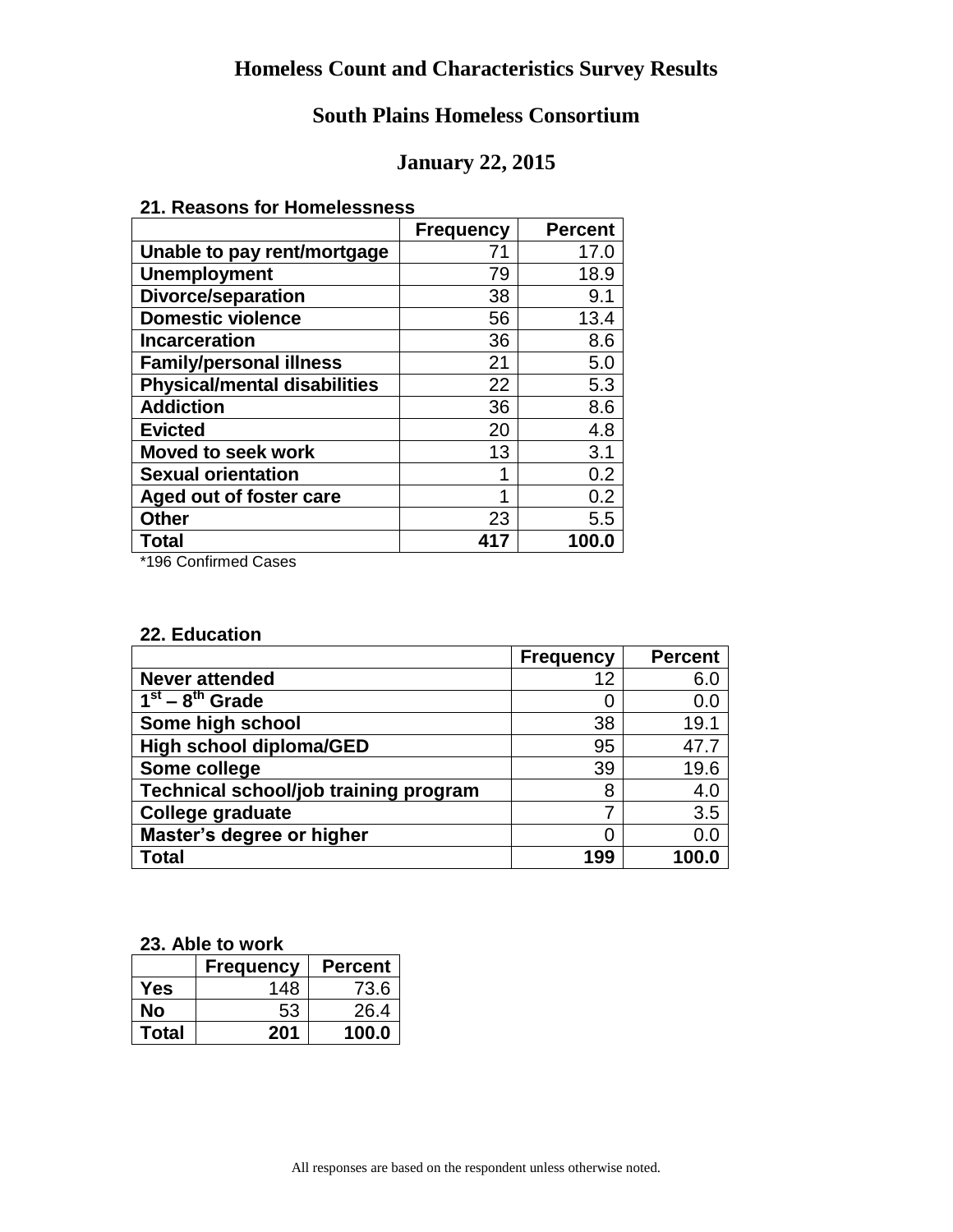## **South Plains Homeless Consortium**

## **January 22, 2015**

#### **24. Job Status**

|                          | <b>Frequency</b> | <b>Percent</b> |
|--------------------------|------------------|----------------|
| <b>Regular Full Time</b> | 38               | 25.7           |
| <b>Regular Part Time</b> | 17               | 11.5           |
| Day Labor                |                  | 2.7            |
| <b>Temporary Job</b>     | 16               | 10.8           |
| <b>Unemployed</b>        | 73               | 49.3           |
| <b>Retired</b>           |                  | 0.0            |
| <b>Total</b>             | 148              | 100.0          |

## **25. Length of Unemployment**

|        | <b>Months</b> |  |
|--------|---------------|--|
| Median |               |  |

#### **26. Needed Medical Care in the Past Year**

|              | <b>Frequency</b> | <b>Percent</b> |
|--------------|------------------|----------------|
| Yes          | 127              | 63.8           |
| Nο           | 72               | 36.2           |
| <b>Total</b> | 199              | 100.0          |

#### **27. Received Medical Care**

|              | <b>Frequency</b> | <b>Percent</b> |
|--------------|------------------|----------------|
| Yes          | Q.               | 77.0           |
| Nο           | 29               | 23.0           |
| <b>Total</b> | 126              | 100.0          |

#### **28. Medical Care Received From**

|                              | <b>Frequency</b> | <b>Percent</b> |
|------------------------------|------------------|----------------|
| ER                           | 55               | 41.7           |
| <b>Private Doctor</b>        | 16               | 12.1           |
| <b>VA</b>                    | 3                | 2.3            |
| <b>Community Clinic</b>      | 38               | 28.8           |
| <b>MHMR</b>                  | 8                | 6.1            |
| <b>Social Service Agency</b> | 3                | 2.3            |
| <b>Other</b>                 | 9                | 6.8            |
| <b>Total</b>                 | 132              | 100.0          |

\*97 Confirmed Cases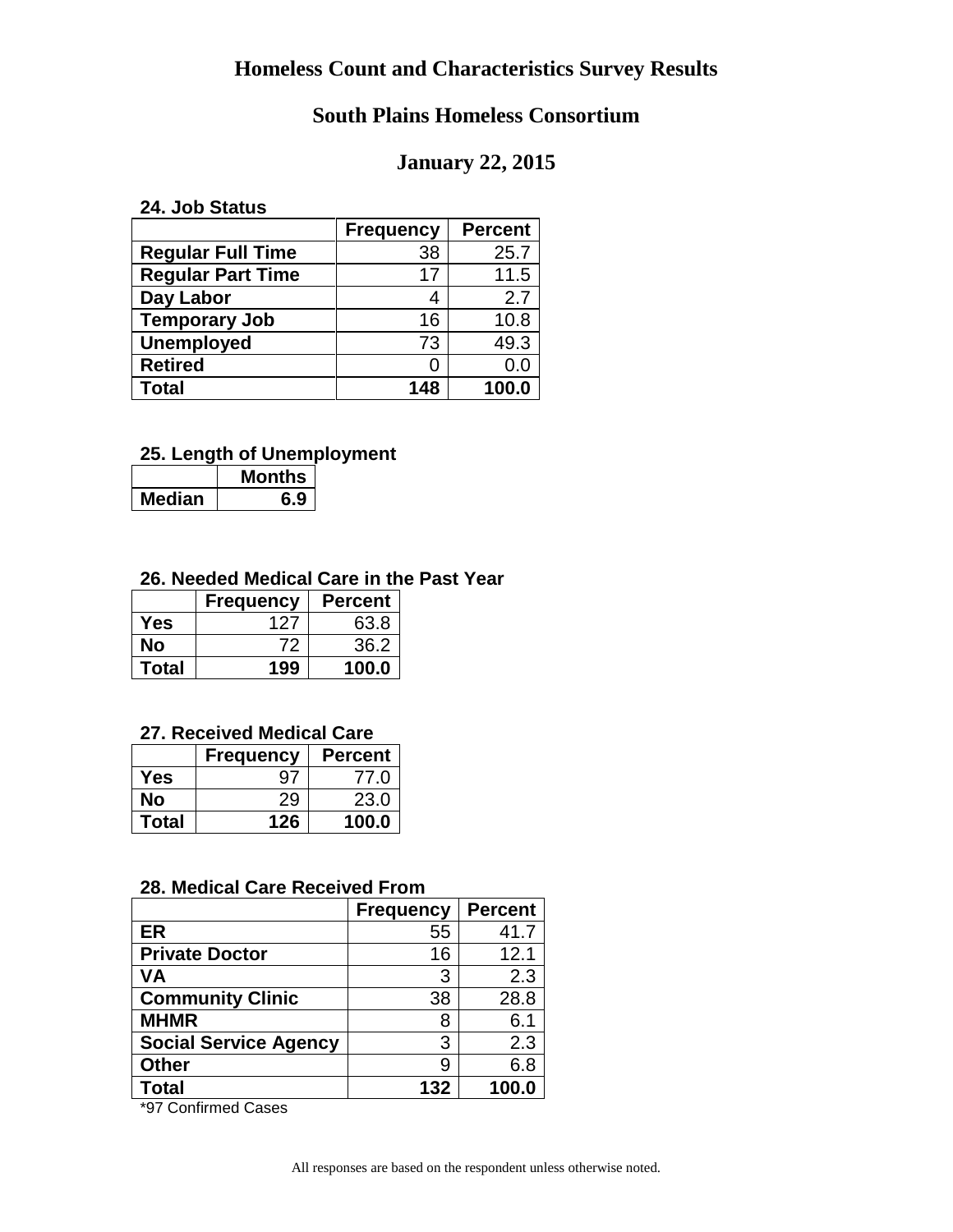## **South Plains Homeless Consortium**

## **January 22, 2015**

#### **29. Needed Dental Care in the Past Year**

|       | <b>Frequency</b> | <b>Percent</b> |
|-------|------------------|----------------|
| Yes   | 96               | 49.2           |
| No    | 99               | 50.8           |
| Total | 195              | 100.0          |

#### **30. Received Dental Care**

|       | <b>Frequency</b> | <b>Percent</b> |
|-------|------------------|----------------|
| Yes   | 36               | 38.7           |
| Nο    | 57               | 61.3           |
| Total | 93               | 100.0          |

#### **31. Dental Care Received From**

|                              | <b>Frequency</b> | <b>Percent</b> |
|------------------------------|------------------|----------------|
| <b>ER</b>                    | 5                | 13.2           |
| <b>Private Doctor</b>        | 6                | 15.8           |
| <b>VA</b>                    |                  | 0.0            |
| <b>Community Clinic</b>      | 18               | 47.4           |
| <b>MHMR</b>                  |                  | 2.6            |
| <b>Social Service Agency</b> | 4                | 10.5           |
| <b>Other</b>                 | 4                | 10.5           |
| <b>Total</b>                 | 38               | 100.0          |

\*37 Confirmed Cases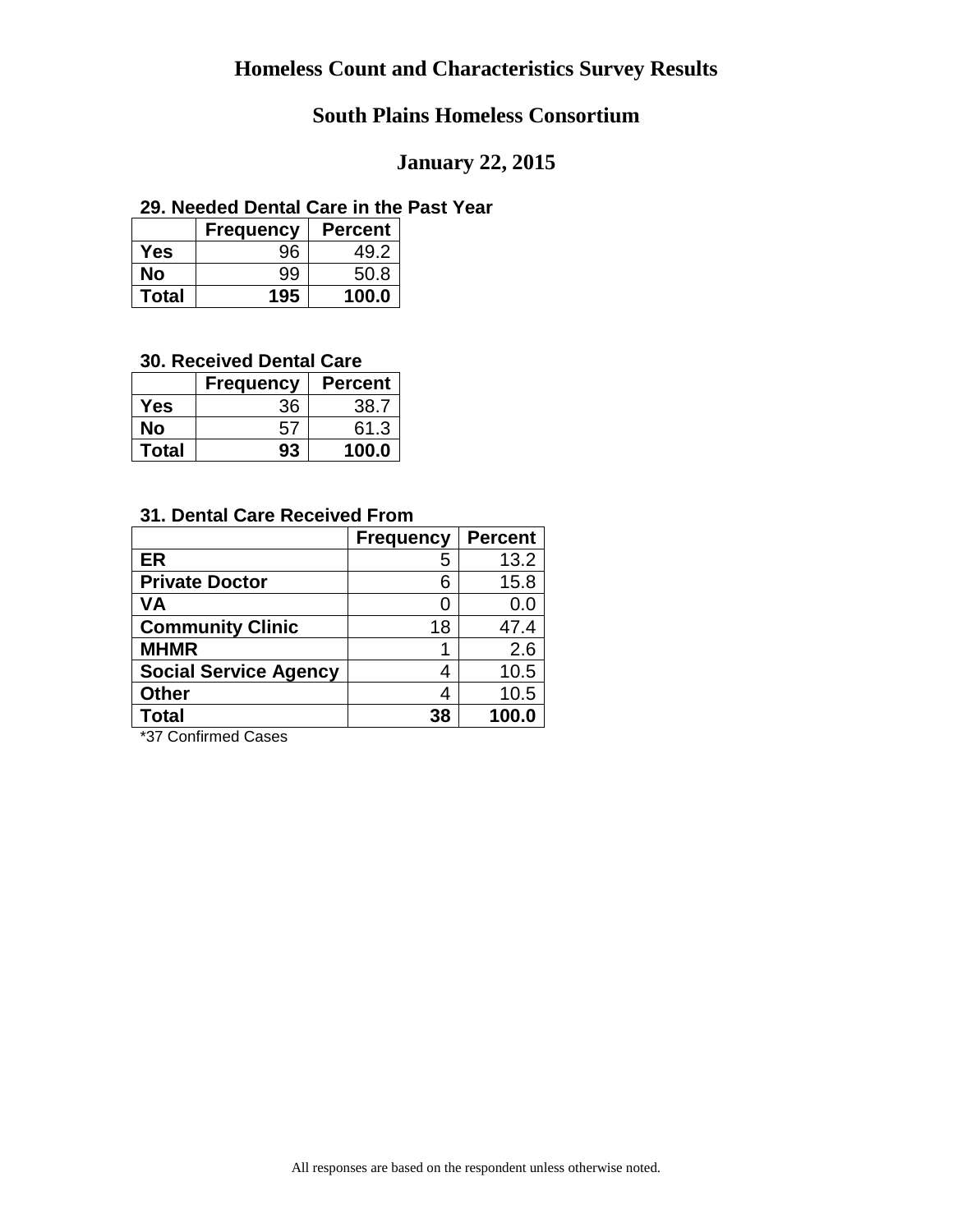## **January 22, 2015**

#### **32. Needed Mental Health Care in the Past Year**

|              | <b>Frequency</b> | <b>Percent</b> |
|--------------|------------------|----------------|
| Yes          | 79               | 40.7           |
| No           | 115              | 59.3           |
| <b>Total</b> | 194              | 100.0          |

### **33. Received Mental Health Care**

|              | <b>Frequency</b> | <b>Percent</b> |
|--------------|------------------|----------------|
| Yes          | 50               | 64.1           |
| Nο           | 28               | 35.9           |
| <b>Total</b> | 78               | 100.0          |

#### **34. Mental Health Care Received From**

|                              | <b>Frequency</b> | <b>Percent</b> |
|------------------------------|------------------|----------------|
| <b>ER</b>                    |                  | 12.7           |
| <b>Private Doctor</b>        | 5                | 9.1            |
| <b>VA</b>                    | 3                | 5.5            |
| <b>Community Clinic</b>      | 12               | 21.8           |
| <b>MHMR</b>                  | 21               | 38.2           |
| <b>Social Service Agency</b> | 2                | 3.6            |
| <b>Other</b>                 | 5                | 9.1            |
| <b>Total</b>                 | 55               | 100.0          |

\*50 Confirmed Cases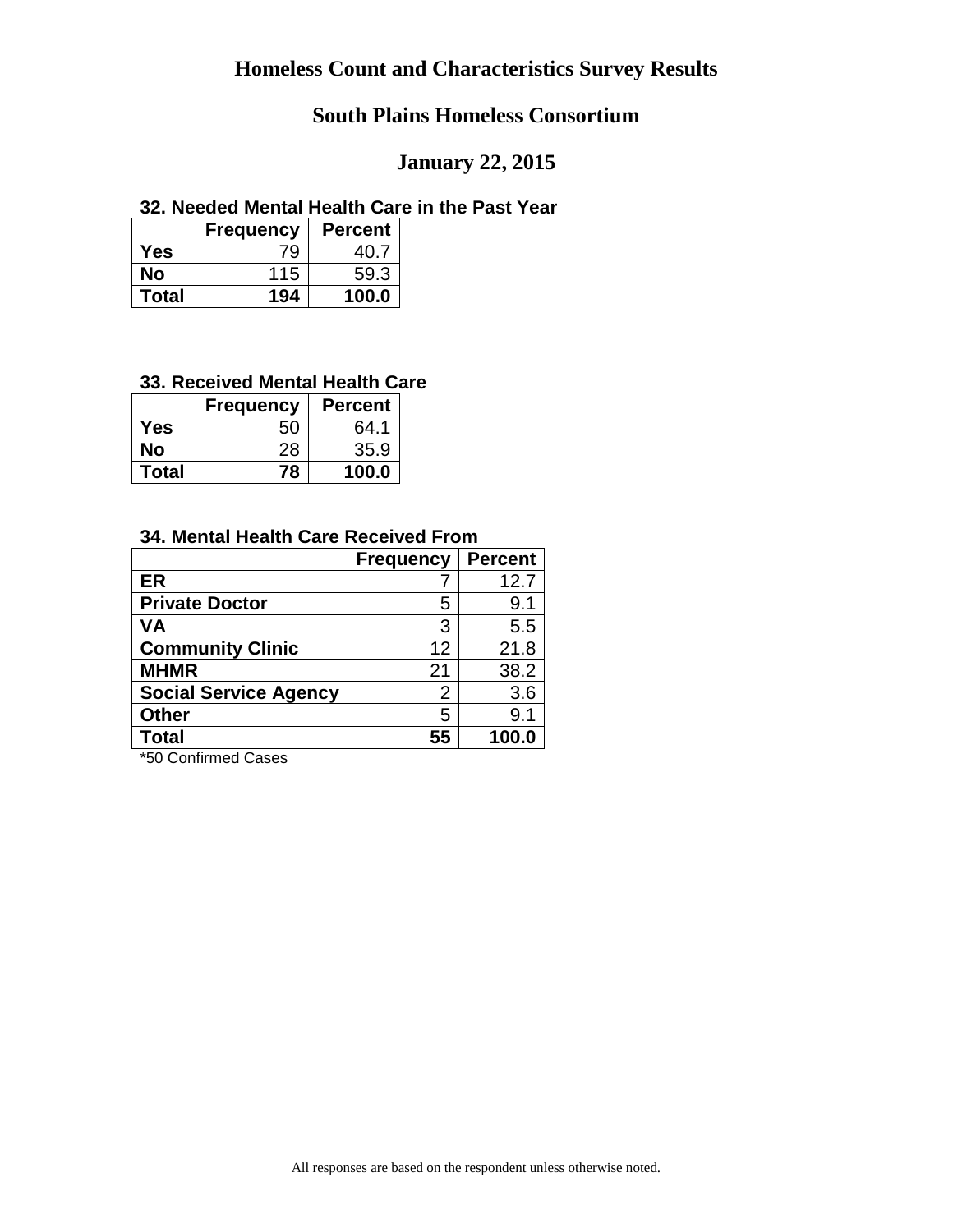## **January 22, 2015**

#### **35. Needed Substance Abuse Treatment in the Past year**

|              | <b>Frequency</b> | <b>Percent</b> |
|--------------|------------------|----------------|
| Yes          | 39               | 20.4           |
| Nο           | 152              | 79.6           |
| <b>Total</b> | 191              | 100.0          |

#### **36. Received Substance Abuse Treatment**

|              | <b>Frequency</b> | <b>Percent</b> |
|--------------|------------------|----------------|
| Yes          | 25               | 64.1           |
| Nο           | 14               | 35.9           |
| <b>Total</b> | 39               | 100.0          |

## **37. Substance Abuse Treatment Received From**

|                              | <b>Frequency</b> | <b>Percent</b> |
|------------------------------|------------------|----------------|
| <b>ER</b>                    | 2                | 8.0            |
| <b>Private Doctor</b>        |                  | 0.0            |
| VA                           | 2                | 8.0            |
| <b>Community Clinic</b>      |                  | 0.0            |
| <b>MHMR</b>                  |                  | 0.0            |
| <b>Social Service Agency</b> |                  | 0.0            |
| <b>Other</b>                 | 21               | 84.0           |
| Total                        | 25               | 100.0          |

\*25 Confirmed Cases